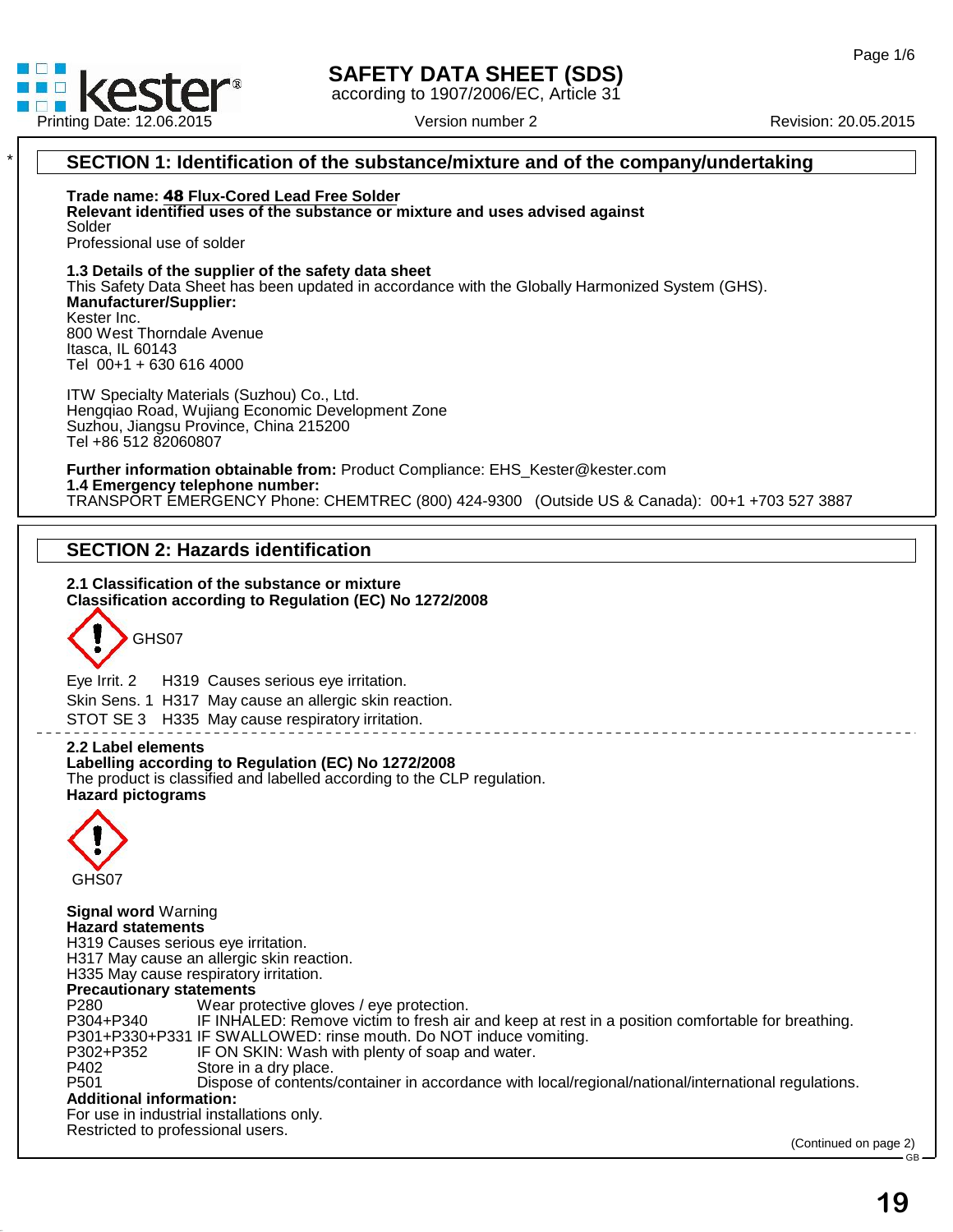

# **SAFETY DATA SHEET (SDS)**

according to 1907/2006/EC, Article 31

(Continued from page 1)

#### **2.3 Other hazards Results of PBT and vPvB assessment PBT:** Not applicable.

**vPvB:** Not applicable.

# \* **SECTION 3: Composition/information on ingredients**

## **3.2 Chemical characterisation: Mixtures**

| <b>Chemical components:</b>         |                     |                                |                                       |
|-------------------------------------|---------------------|--------------------------------|---------------------------------------|
| CAS: 7440-31-5<br>EINECS: 231-141-8 | TIN (Sn)            |                                | $>65\%$                               |
| CAS: 65997-06-0                     | l Rosin.            | <b>Skin Sens. 1, H317</b><br>◇ | $3.0 - 5.0%$                          |
| CAS: 7440-22-4<br>EINECS: 231-131-3 | SILVER (Ag)         |                                | ^^                                    |
| CAS: 7440-50-8<br>EINECS: 231-159-6 | COPPER (Cu)         |                                | $\overline{M}$                        |
| CAS: 7440-36-0<br>EINECS: 231-146-5 | ANTIMONY (Sb)       |                                | $\overline{M}$                        |
| CAS: 7440-69-9<br>EINECS: 231-177-4 | <b>BISMUTH (Bi)</b> |                                | $\overline{M}$                        |
| <b>Additional information:</b>      |                     |                                | <sup>^^</sup> See Product Alloy Table |

41.0

# \* **SECTION 4: First aid measures**

**4.1 Description of first aid measures**

**General information:** Follow general first aid procedures.

**After inhalation:** Supply fresh air; consult doctor in case of complaints.

**After skin contact:** Immediately wash with water and soap and rinse thoroughly.

**After eye contact:** Rinse opened eye for several minutes under running water.

**After swallowing:** Seek immediate medical advice.

**4.2 Most important symptoms and effects, both acute and delayed** No further relevant information available.

**4.3 Indication of any immediate medical attention and special treatment needed**

No further relevant information available.

# \* **SECTION 5: Firefighting measures**

**5.1 Extinguishing media Suitable extinguishing agents:** CO2. Do not use water. **For safety reasons unsuitable extinguishing agents:** Water **5.2 Special hazards arising from the substance or mixture** In case of fire, the following can be released: Carbon monoxide (CO) Nitrogen oxides (NOx) Carbon dioxide (CO2) **5.3 Advice for firefighters Protective equipment:** Wear self-contained respiratory protective device.

(Continued on page 3)

 $GB \rightarrow$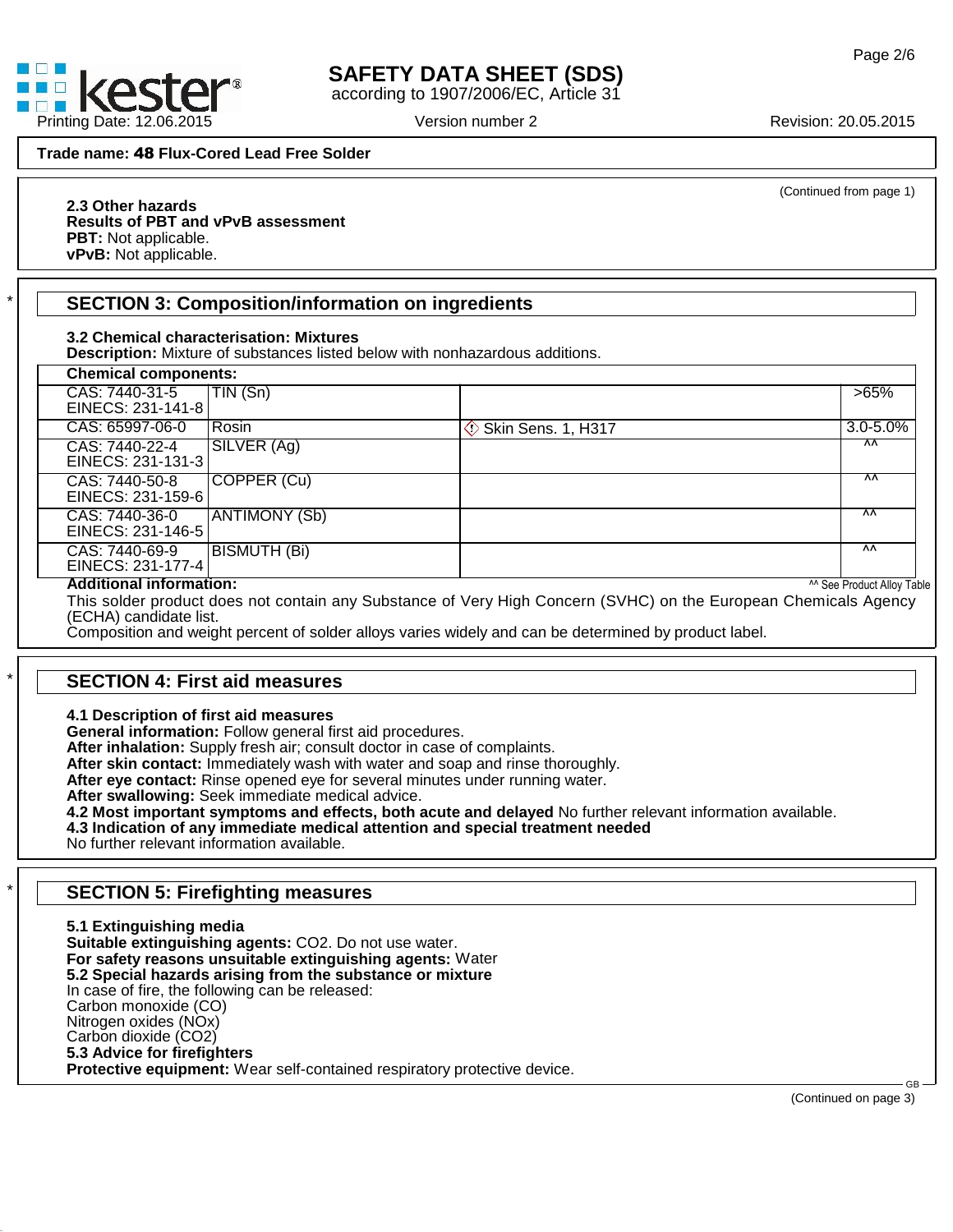

# **SAFETY DATA SHEET (SDS)**

according to 1907/2006/EC, Article 31

(Continued from page 2)

## \* **SECTION 6: Accidental release measures**

**6.1 Personal precautions, protective equipment and emergency procedures** Ensure adequate ventilation

**6.2 Environmental precautions:** Do not allow to enter sewers/ surface or ground water.

**6.3 Methods and material for containment and cleaning up:**

Dispose contaminated material as waste according to item 13.

### **6.4 Reference to other sections**

See Section 7 for information on safe handling.

See Section 8 for information on personal protection equipment.

See Section 13 for disposal information.

# \* **SECTION 7: Handling and storage**

### **7.1 Precautions for safe handling**

Prevent formation of dust. Ensure good ventilation/exhaustion at the workplace.

**Information about fire - and explosion protection:** No special measures required.

**7.2 Conditions for safe storage, including any incompatibilities Storage:**

**Requirements to be met by storerooms and receptacles:** Store in a cool location. **Information about storage in one common storage facility:** Not required. **Further information about storage conditions:** None.

**7.3 Specific end use(s)** No further relevant information available.

# \* **SECTION 8: Exposure controls/personal protection**

**Additional information about design of technical facilities:** No further data; see item 7.

**8.1 Control parameters**

**Ingredients with limit values that require monitoring at the workplace:**

**7440-31-5 TIN (Sn)**

PEL Long-term value 2 mg/m<sup>3</sup> metal

REL Long-term value 2 mg/m<sup>3</sup>

TLV Long-term value 2 mg/m<sup>3</sup> metal

#### **8.2 Exposure controls Personal protective equipment:**

# **General protective and hygienic measures:**

The usual precautionary measures are to be adhered to when handling chemicals.

Keep away from foodstuffs, beverages and feed.

Immediately remove all soiled and contaminated clothing

Wash hands before breaks and at the end of work.

#### **Respiratory protection:**

When ventilation is not sufficient to remove fumes from the breathing zone, a safety approved respirator or self-contained breathing apparatus should be worn.

**Protection of hands:**



41.0

Protective gloves

**Material of gloves** Nitrile rubber, NBR

(Continued on page 4) GB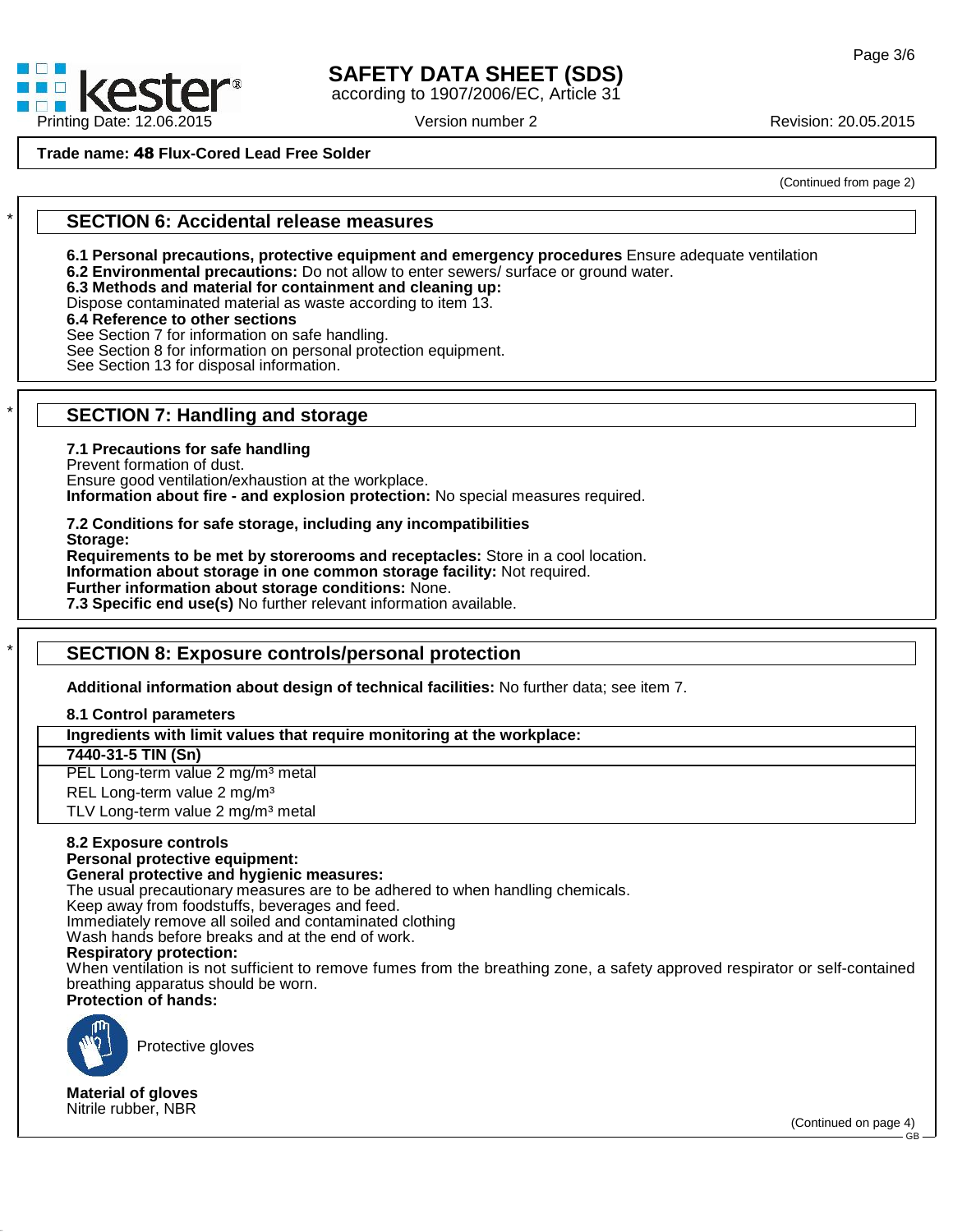

Natural rubber, NR

# **SAFETY DATA SHEET (SDS)**

according to 1907/2006/EC, Article 31

(Continued from page 3)

### **Penetration time of glove material** The exact break through time has to be found out by the manufacturer of the protective gloves and has to be observed.

**Eye protection:** Safety Glasses with Side Shields Required

# \* **SECTION 9: Physical and chemical properties**

| 9.1 Information on basic physical and chemical properties<br><b>General Information</b><br>Appearance: |                                                    |  |  |  |  |
|--------------------------------------------------------------------------------------------------------|----------------------------------------------------|--|--|--|--|
| Form:<br>Colour:                                                                                       | Solid material<br>Silver grey                      |  |  |  |  |
| Odour:                                                                                                 | <b>Odourless</b>                                   |  |  |  |  |
| pH-value:                                                                                              | Not applicable.                                    |  |  |  |  |
| <b>Change in condition</b><br>Melting point/Melting range: 221-245 °C                                  |                                                    |  |  |  |  |
| Flash point:                                                                                           | Undetermined.                                      |  |  |  |  |
| Flammability (solid, gaseous): Not determined.                                                         |                                                    |  |  |  |  |
| Self-igniting:                                                                                         | Product is not selfigniting.                       |  |  |  |  |
| Danger of explosion:                                                                                   | Product does not present an explosion hazard.      |  |  |  |  |
| Vapour pressure:                                                                                       | Not applicable.                                    |  |  |  |  |
| Density at 20 °C:<br>Vapour density                                                                    | $7.31 - 7.42$ g/cm <sup>3</sup><br>Not applicable. |  |  |  |  |
| <b>Solubility in / Miscibility with</b><br>water:                                                      | Insoluble.                                         |  |  |  |  |

# **SECTION 10: Stability and reactivity**

**10.1 Reactivity**

**10.2 Chemical stability**

**Thermal decomposition / conditions to be avoided:** No decomposition if used according to specifications.

**10.3 Possibility of hazardous reactions** No dangerous reactions known.

**10.4 Conditions to avoid** No further relevant information available.

**10.5 Incompatible materials:** Strong acids, strong oxidizers.

**10.6 Hazardous decomposition products:** No dangerous decomposition products known.

# \* **SECTION 11: Toxicological information**

## **11.1 Information on toxicological effects**

**Acute toxicity**

41.0

**Primary irritant effect:**

**Skin corrosion/irritation** Irritant to skin and mucous membranes.

**Serious eye damage/irritation** Smoke during soldering can cause eye irritation.

## **Additional toxicological information:**

The product shows the following dangers according to the calculation method of the General EU Classification Guidelines for Preparations as issued in the latest version: Harmful

(Continued on page 5) GB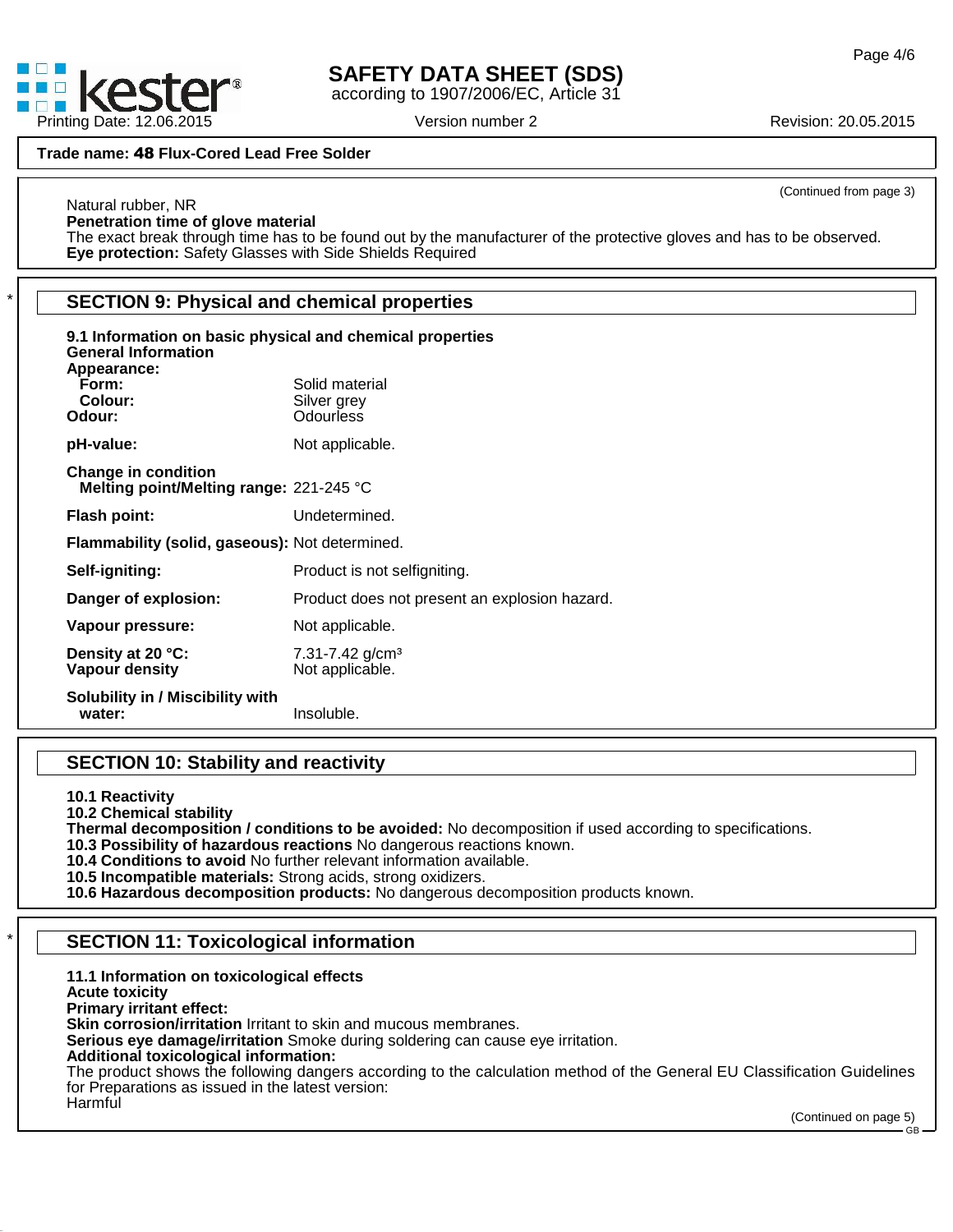

# **SAFETY DATA SHEET (SDS)**

according to 1907/2006/EC, Article 31

Irritant

(Continued from page 4)

## **SECTION 12: Ecological information**

**12.1 Toxicity**

**Aquatic toxicity:** No further relevant information available. **Additional ecological information: General notes:** Do not allow undiluted product or large quantities of it to reach ground water, water course or sewage system. **12.5 Results of PBT and vPvB assessment PBT:** Not applicable. **vPvB:** Not applicable.

# \* **SECTION 13: Disposal considerations**

#### **13.1 Waste treatment methods**

#### **Recommendation**

41.0

Must not be disposed together with household garbage. Do not allow product to reach sewage system. Disposal must be made according to official regulations.

**Uncleaned packaging:**

**Recommendation:** Disposal must be made according to official regulations.

| 14.1 UN-Number                                  | Not regulated   |  |
|-------------------------------------------------|-----------------|--|
| 14.2 UN proper shipping name                    | Not regulated   |  |
| <b>IMDG, IATA</b>                               | Not regulated   |  |
| 14.3 Transport hazard class(es)                 | Not regulated   |  |
| ADR, IMDG, IATA                                 |                 |  |
| <b>Class</b>                                    | Not regulated.  |  |
| 14.4 Packing group                              | Not regulated   |  |
| <b>14.5 Environmental hazards:</b>              | Not applicable. |  |
| Marine pollutant:                               | No.             |  |
| 14.6 Special precautions for user               | Not applicable. |  |
| 14.7 Transport in bulk according to Annex II of |                 |  |
| MARPOL73/78 and the IBC Code                    | Not applicable. |  |

# \* **SECTION 15: Regulatory information**

#### **15.1 Safety, health and environmental regulations/legislation specific for the substance or mixture**

All ingredients are listed on the following Government Inventories:<br>China: Inventory of Existing Chemical Substances in China ( Inventory of Existing Chemical Substances in China (IECSC) Korea: Korea Existing Chemicals List (ECL)<br>Europe: European Inventory of Existing Comr Europe: European Inventory of Existing Commercial Chemical Substances (EINECS)<br>Japan: Inventory of Existing and New Chemical Substances (ENCS) Inventory of Existing and New Chemical Substances (ENCS) Philippines: Philippine Inventory of Chemicals and Chemical Substances (PICCS) USA: TSCA (Toxic Substances Control Act) TSCA Inventory of Chemical Substances

### **Labelling according to Regulation (EC) No 1272/2008**

The product is classified and labelled according to the CLP regulation.

(Continued on page 6) GB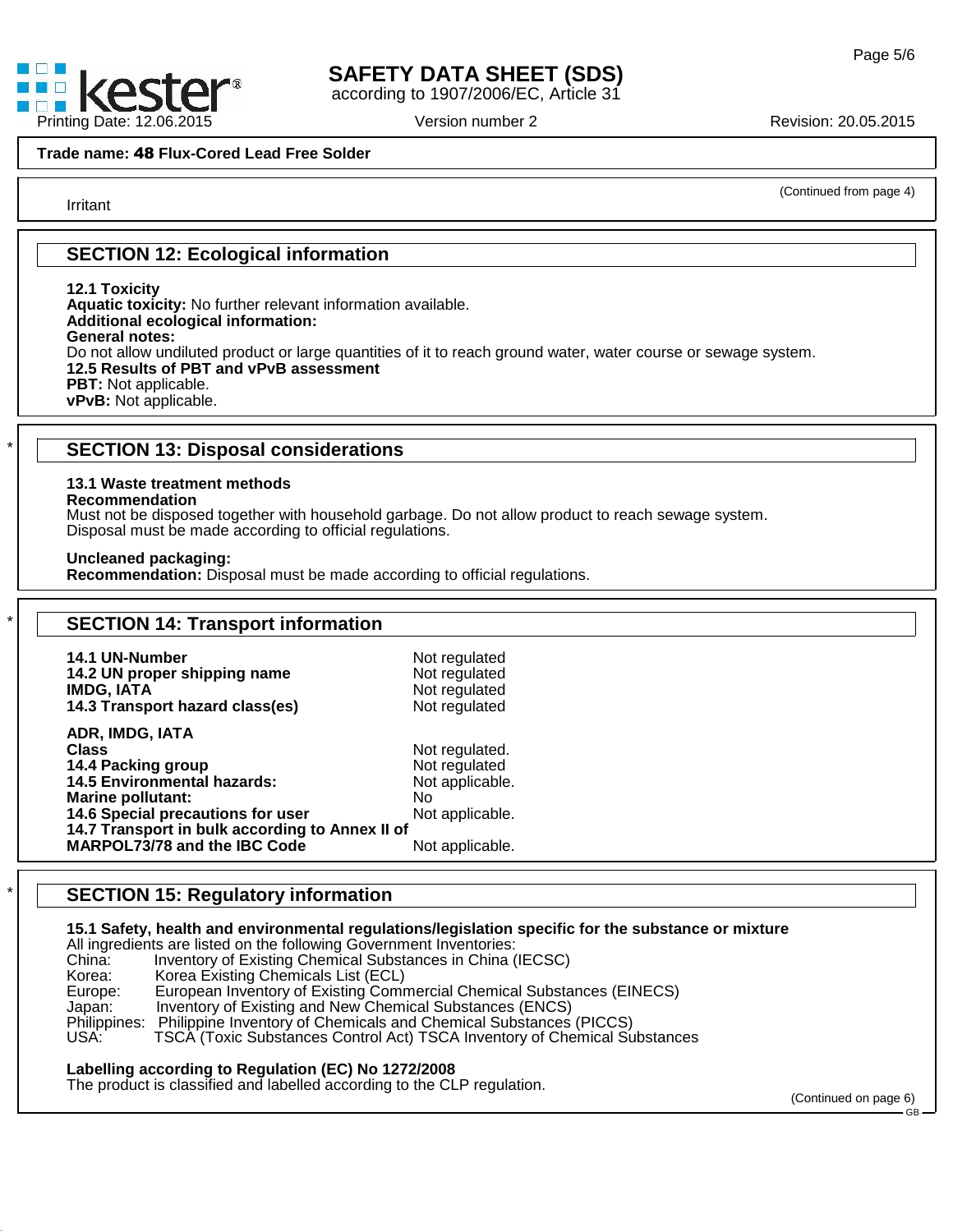$GB \rightarrow$ 



# **SAFETY DATA SHEET (SDS)**

according to 1907/2006/EC, Article 31



## **SECTION 16: Other information**

The information contained herein is based on data considered accurate and is offered solely for information, consideration and investigation. Kester extends no warranties, makes no representations and assumes no responsibilty as to the accuracy, completeness orsuitability of this data for any purchaser's use. The data on this Safety Data Sheet (SDS) relates only to this product and does notrelate to use with any other material or in any process. All chemical products should be used only by, or under the direction of, technically qualified personnel who are aware of the hazards involved and the necessity for reasonable care in handling. Hazard communication regulations require thatemployees must be trained on how to use a Safety Data Sheet (SDS) as a source for hazard information.

#### **Department issuing MSDS:** Product Compliance / EHS Department **Contact:** EHS\_Kester@kester.com

#### **Abbreviations and acronyms:**

ADR: Accord européen sur le transport des marchandises dangereuses par Route (European Agreement concerning the International Carriage of Dangerous Goods by Road) IMDG: International Maritime Code for Dangerous Goods

IATA: International Air Transport Association

GHS: Globally Harmonised System of Classification and Labelling of Chemicals

EINECS: European Inventory of Existing Commercial Chemical Substances

ELINCS: European List of Notified Chemical Substances

CAS: Chemical Abstracts Service (division of the American Chemical Society)

LC50: Lethal concentration, 50 percent

LD50: Lethal dose, 50 percent

41.0

Eye Irrit.2: Serious eye damage/eye irritation, Hazard Category 2

Skin Sens. 1: Sensitisation - Skin, Hazard Category 1

STOT SE 3: Specific target organ toxicity - Single exposure, Hazard Category 3

**\* Data compared to the previous version altered.**